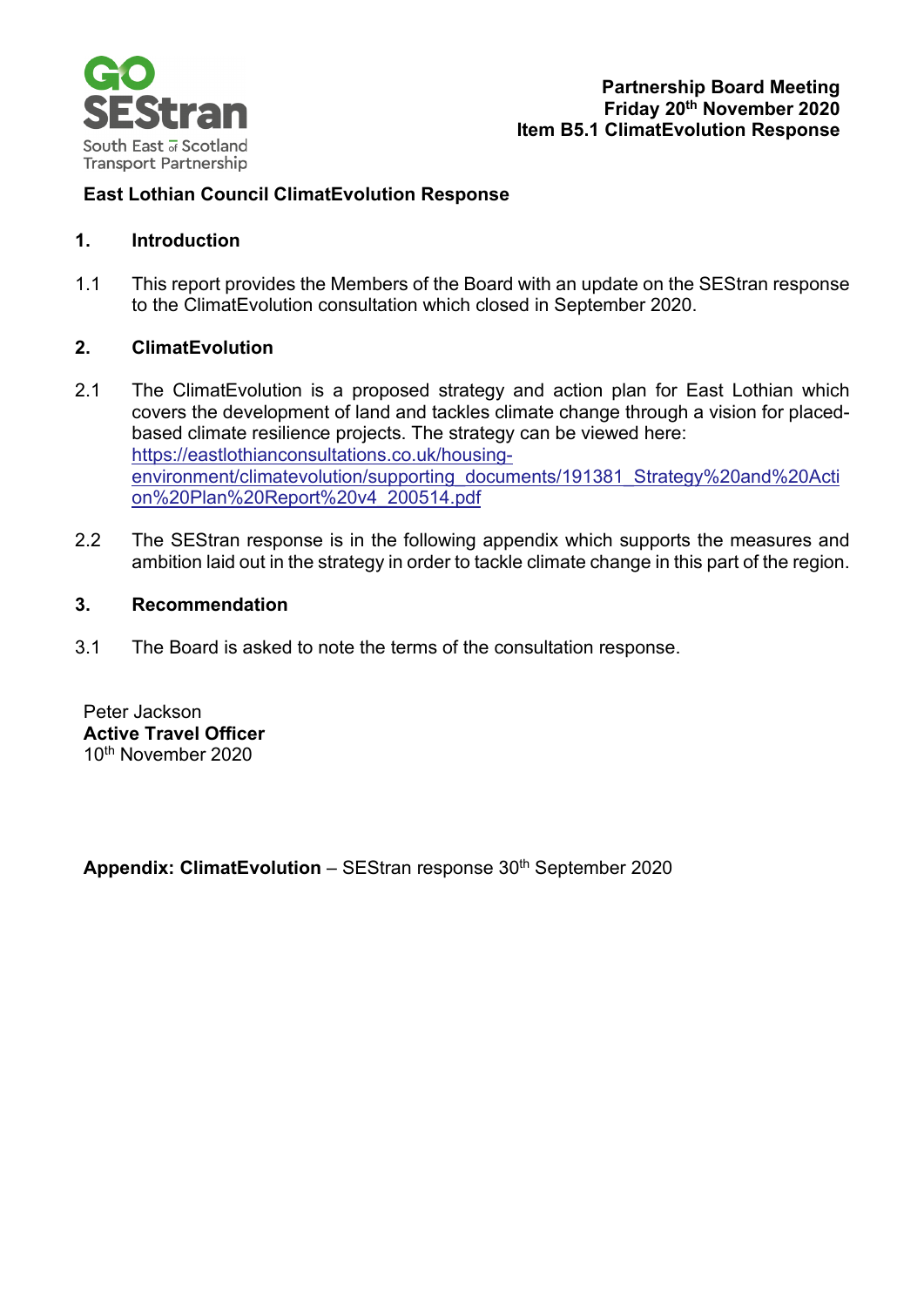# **Item 5.1 ClimatEvolution** – SEStran response 30<sup>th</sup> September 2020

Theme 1 – Access and Movement

SEStran fully support the projects set out within this theme that encourage sustainable travel options, enhanced opportunities for active travel, and overarching reduced need to travel by private car. East Lothian Council's proposals fit within the [SEStran Strategic Network Study](https://sestran.gov.uk/wp-content/uploads/2020/05/SEStran-Strategic-Network-Final-Publication.pdf) produced in 2020, creating a regional network of active travel routes. SEStran commends the aspirations to create a network of active travel routes to suit all users (commuter/functional/leisure) and additionally providing linkages North to South in the area. SEStran supports the proposal for Gateways that provided integrated transport links, having completed a regional [Mobility Hub study](https://sestran.gov.uk/news/sestran-strategic-studies/) in 2020.

In addition to the modes mentioned under this theme, SEStran would like to emphasise the role for shared mobility (car clubs and bike-sharing) to help reduce car dependency and complement other more sustainable transport modes. Their systematic integration into the existing transport network through the implementation of Mobility Hubs (such as at village hubs or at new housing developments, where daily journeys start) has potential to significantly contribute to East Lothian Council's transport objectives, such as around climate change and reducing transport related emissions. Further research on the cost-benefit of shared mobility (car clubs and carsharing) as well as urban form and modal shift, as opposed to other measures to achieve CO2 emissions savings, can be found through the following link: <https://link.springer.com/article/10.1186/s40309-018-0151-y>

SEStran would like to highlight an opportunity that has not been mentioned within this theme. As the development of an integrated network progresses consideration must be given to freight movement and the potential to consolidate and further reduce vehicle movements. This could be through the development of freight hubs much like the gateways or within residential developments themselves with smart lockers or parcel points to reduce repeated logistics trips, showing the potential integration with mobility hubs. SEStran has been part of an EU research project [SURFLOGH](https://sestran.gov.uk/projects/surflogh/) which has investigated aspects of first and last mile logistics and freight consolidation. SURFLOGH demonstrates an approach that is commercially viable and easily replicated in other parts of the region.

Smaller volume and shorter distance freight movements driven by the macro online/internet shopping trend are an increasingly important component of the logistics mix, an importance that has only been heightened by the current Covid-19 pandemic and resultant lockdown. If the main transport mechanism for the 'urban' logistics movements remains the 'white van' powered by an internal combustion engine (ICE) then as the volume of business grows the negative externalities (congestion & emissions) will also grow.

In order to build a more sustainable transport system an understanding of when and how businesses and consumers can be encouraged to switch to more sustainable modes of freight transport is extremely important to transport policy development. This not only relates to focusing on the last mile but also presents opportunities to examine the potential to produce modal shift from earlier stages in the supply chain, and thereby utilising the first mile as the only mile.